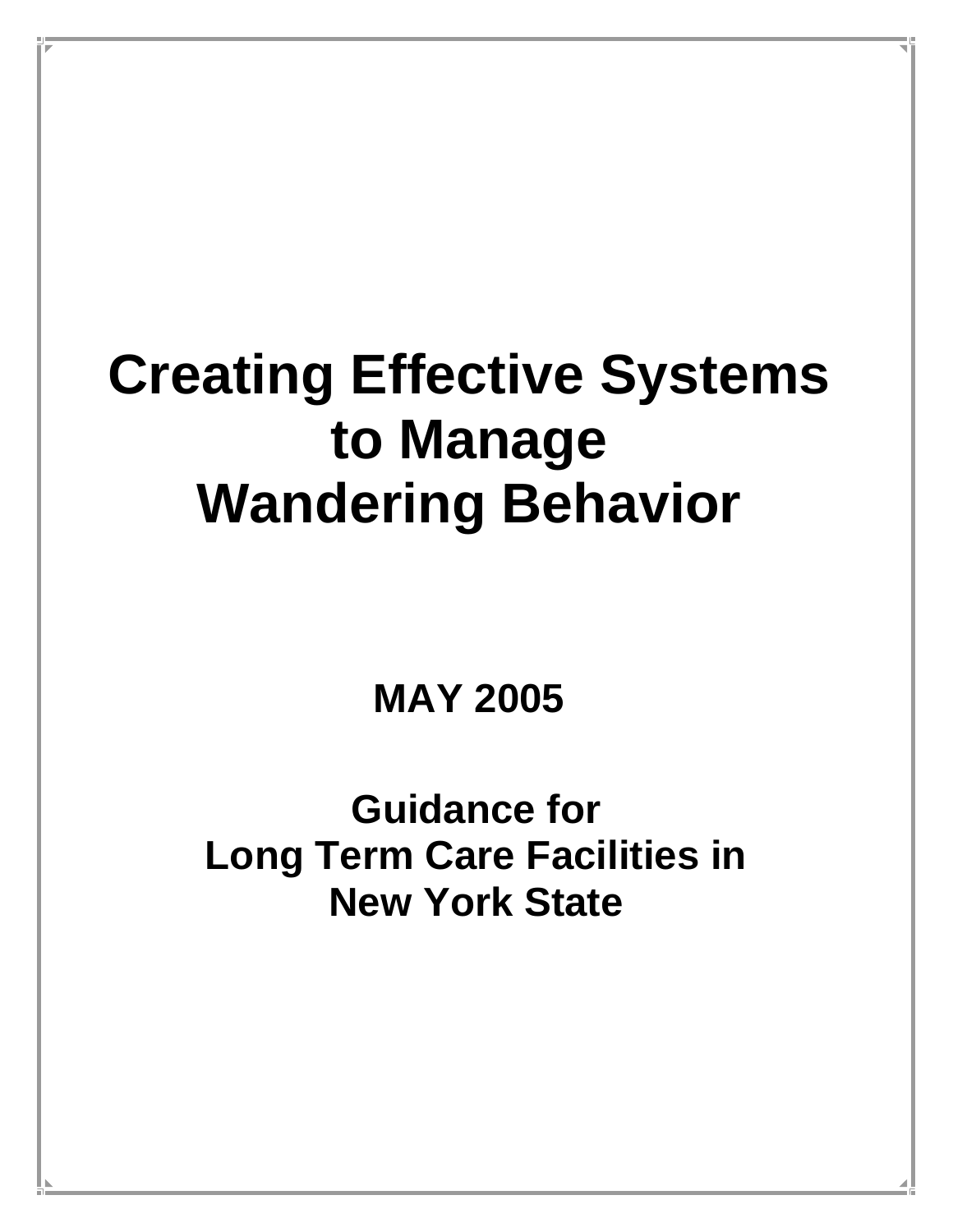# **Table of Contents**

| Title                                                   | Page<br><b>Numbers</b> |
|---------------------------------------------------------|------------------------|
|                                                         | 1                      |
|                                                         | $\overline{2}$         |
| Key Components of an Effective System to Address Unsafe | 4                      |
| $\bullet$                                               | 4                      |
| $\bullet$                                               | 7                      |
| $\bullet$                                               | 10                     |
| $\bullet$                                               | 13                     |
| $\bullet$                                               | 19                     |
|                                                         | 20                     |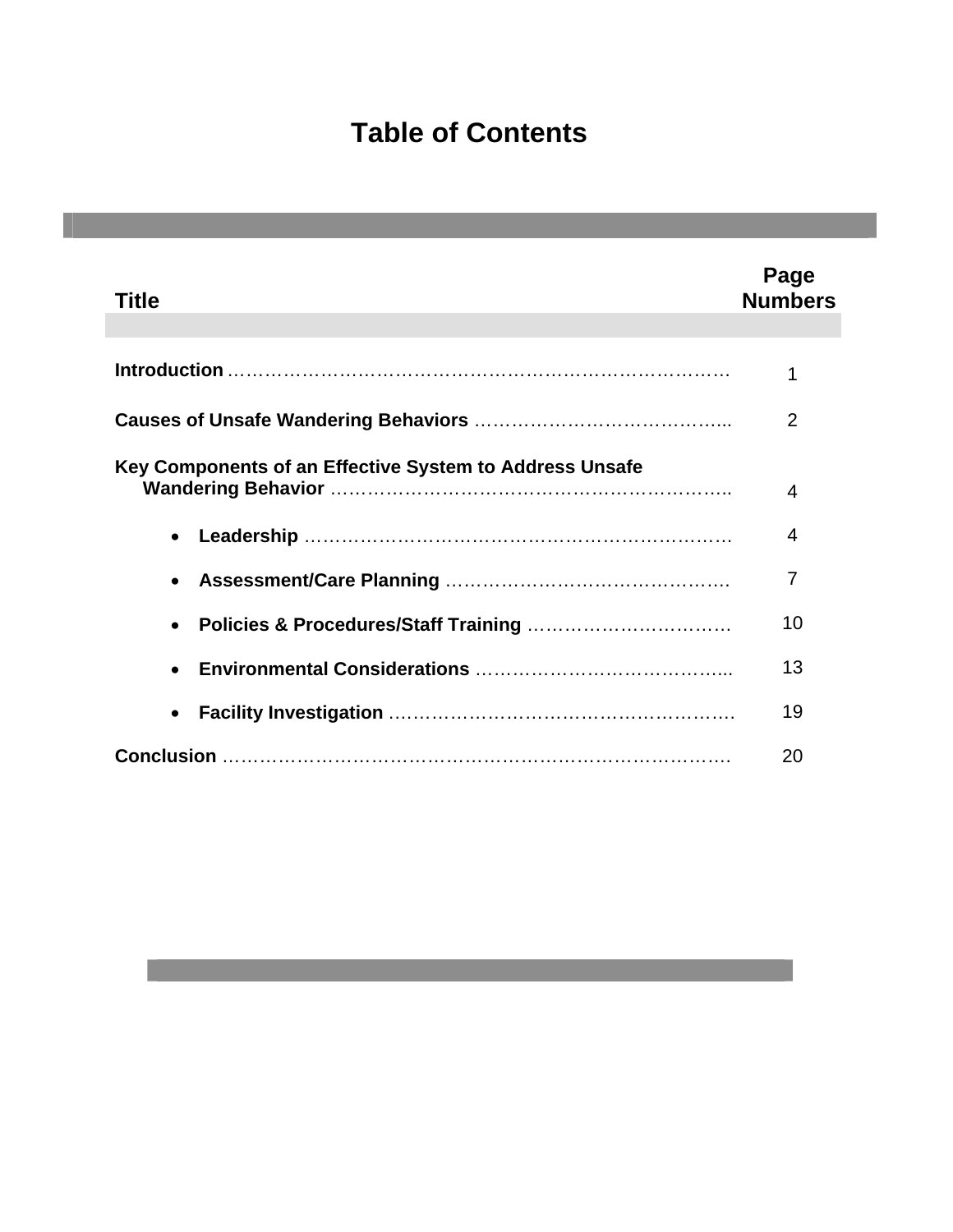## **INTRODUCTION**

In early 2004, a cognitively impaired nursing home resident accessed a remote doorway in the facility and found herself on the roof. The facility was unaware that she was not on her unit until several hours later. Sometime after a search was initiated, she was located on the roof, suffering from severe hypothermia. She died at the hospital a short time later.

Other incidents involving residents leaving nursing facilities undetected occurred later in the year. As a result of these events, many questions were raised. How this could have happened? What can be done to prevent such incidents from occurring again?

The Department of Health examined its complaint investigation and survey program data, and found an increase in the number of incidents reported to the Department involving unsafe resident wandering and elopement compared to prior years.

On October 8, 2004, the Department issued a letter to all New York State nursing homes that identified basic issues for facilities to consider in addressing unsafe wandering and elopement to safeguard residents. In addition, survey staff were alerted to more closely review facility systems to identify, prevent, and respond to unsafe wandering behavior.

The Department also engaged the provider community to address this issue. It convened a workgroup to develop a tool that nursing homes could use to implement effective systems in addressing these behaviors. The workgroup met from October 2004 through February 2005.

The workgroup identified the causes of and contributing factors to unsafe behaviors to help facilities understand these issues better. The group also identified four key areas essential to successfully managing wandering behavior: Leadership, Assessment/Care Planning, Policy/Procedures, and Environment. Every facility can prevent unsafe wandering with a well coordinated, multidimensional approach that integrates all the key areas. This document discusses each key component area.

In developing this document, the workgroup reviewed several tools used in the field. These tools – sample policies and procedures, recommended interventions, risk assessment tools, and other related documents, as well as a bibliography – will be made available soon directly through statewide provider associations.

**The sample tools available through the associations are not required or mandated by the Department of Health**. They are instruments currently being used in the field, which may help facilities better understand issues related to unsafe wandering and elopement, and be better prepared to address them. Nursing home leaders should review them and determine if they might be applied or modified for use in their facilities.

**This document was developed to be an aid to nursing homes in ensuring that they have effective systems in place to 1) assess, identify, and manage wandering behavior in a way that respects resident dignity and autonomy; and 2) prevent and respond to unsafe behaviors, so that resident harm or other adverse outcomes are avoided**.

1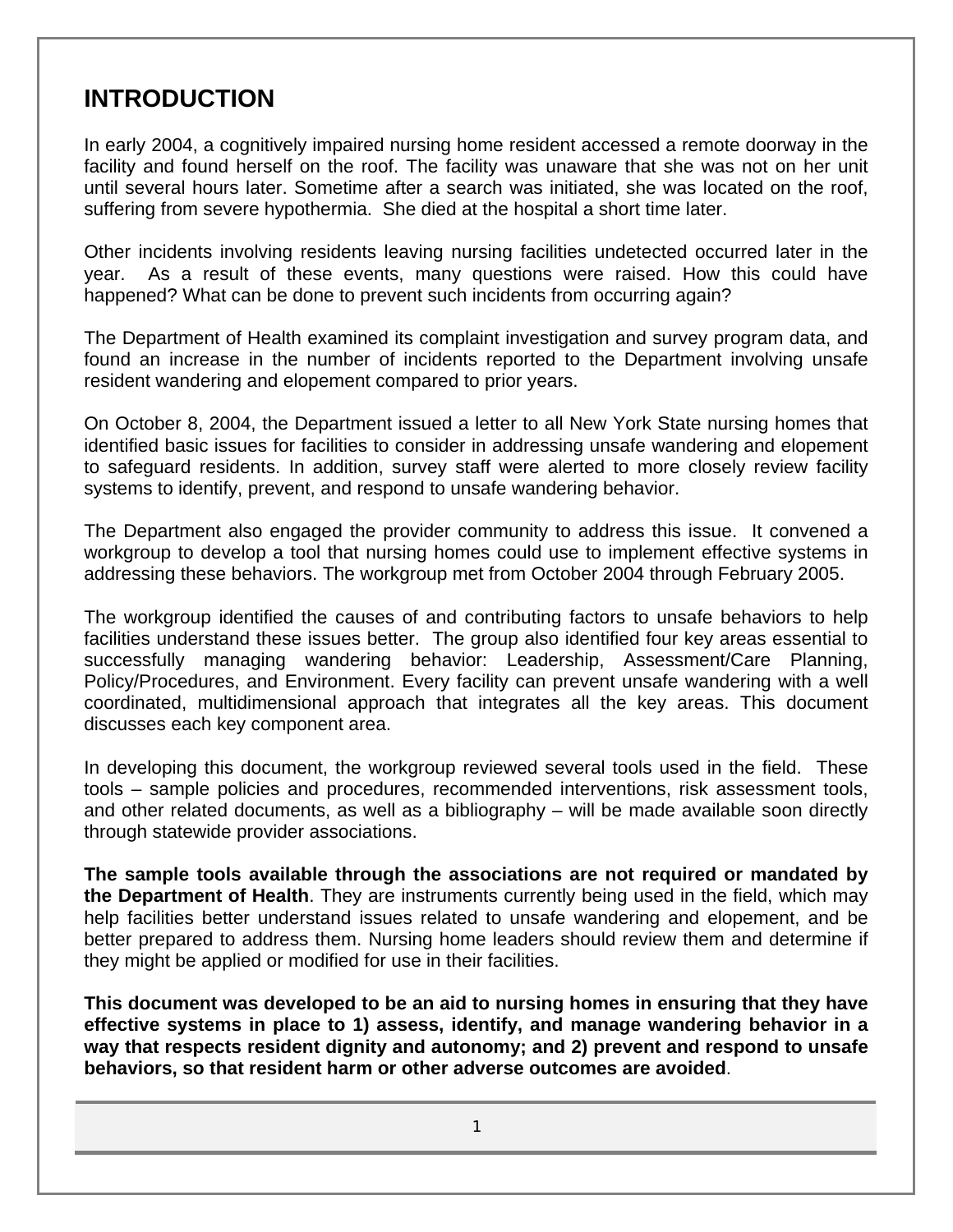# **CAUSES OF UNSAFE WANDERING BEHAVIOR**

Wandering is a safe and healthy behavior for many nursing home residents. For some residents, wandering about the halls may reflect a need for exercise, activity, or to relieve stress. Many residents wander seeking stimulation that is relevant to their past or interests. Being mobile is a positive activity, for physical, mental, and emotional well being. Residents should be encouraged to engage in these behaviors when it they are in the resident's best interests.

However, when this behavior causes or is likely to cause harm to the resident or other residents, it becomes an unsafe behavior that the facility must address. When the wandering is disruptive to other residents and has an impact on their quality of life, for example, when residents enter the rooms of other residents or disrupt the belongings of other residents, the facility must also intervene. In its most extreme form, wandering may result in elopement. Unsafe wandering within the facility, and eloping from the nursing home, are both behaviors that all nursing homes have a responsibility to prevent.

#### **Unsafe wandering** *is wandering that is disruptive to other residents or places the wandering resident or other residents at risk of harm*.

## **Elopement** *occurs when a resident successfully leaves the nursing facility undetected and unsupervised, and enters into harm's way.*

Residents attempt to elope from the facility for a variety of reasons that may not always be immediately apparent. Factors that contribute to these actions include:

- agitation, anxiety, boredom, or stress;
- disorientation to surroundings;
- past patterns (leaving to go to work or meet the school bus); and
- links or associations (the individual seeing a door or their hat or coat).

Some literature suggests that elopements are especially pronounced during the first few weeks after a resident's initial placement in a nursing home because it is such a significant change in the individual's familiar environment. Monitoring the resident's behavior during this time is important.

Elopement is not an issue exclusively related to dementia residents. Cognitively intact residents may also attempt to elope. The reasons for these residents seeking to leave the facility are as complex as those of other residents and require specific interventions relating to the cause.

Frequently, these residents are younger and may not be as physically compromised as others. Frustration with the lack of other available discharge locations, boredom, and the perceived lack of freedom and individuality often cause younger, cognitively intact residents to attempt to elope from the facility. Other significant issues often related to younger residents are substance abuse problems and noncompliance with facility rules and regulations.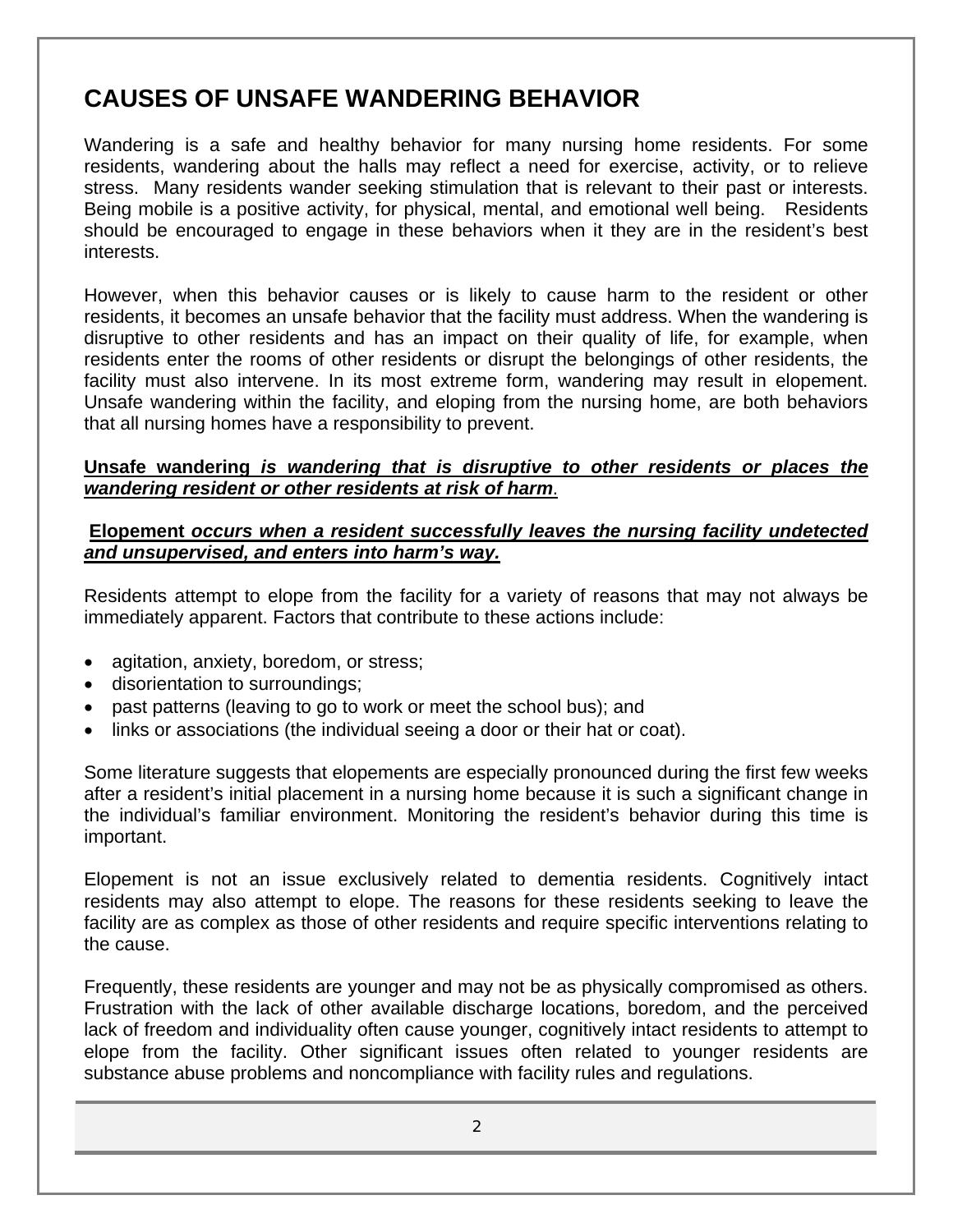Balancing the protection of residents and the preservation of resident rights presents some unique challenges for facilities for all residents, perhaps more so for this type of resident. Interventions to manage wandering behavior to prevent elopement and other at-risk behaviors may be very different for this population of residents than for other residents of the facility.

Nursing facilities can, and should, address these resident-related issues. However, unsafe behaviors, including elopement, have often resulted from a facility's failure to address resident issues, and from gaps in a facility's program to identify and manage wandering behavior, and to prevent unsafe behaviors, including elopement.

All residents need to remain involved in their community and are guaranteed this right as part of both Federal and State regulations. Nursing facility systems must include strategies that ensure resident safety, while respecting and supporting the rights of residents to be mobile, be involved in their community, and maintain dignity.

The characteristics of systems that have proven to effectively achieve this goal are discussed throughout the following section of this document.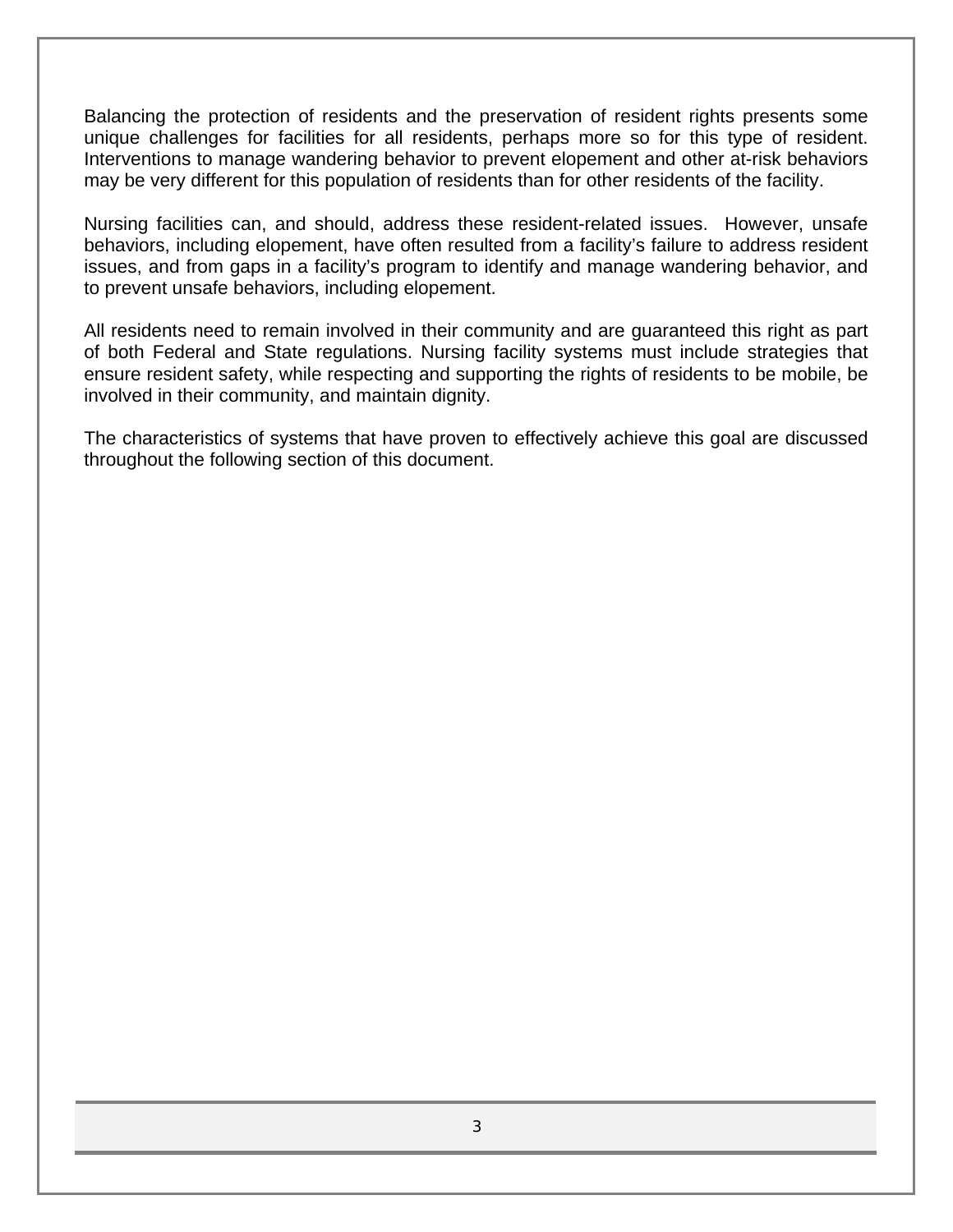# **KEY COMPONENTS OF AN EFFECTIVE SYSTEM TO ADDRESS UNSAFE WANDERING**

Systems that effectively identify and manage wandering behavior, that prevent and respond to unsafe behaviors are multidimensional. They are flexible so that they can be administered to meet the individual needs of each resident. However, these strategies are effective in four critical areas: leadership, assessment/care planning, policies & procedures/staff training, and environment.

## **Leadership**

The governance body/owner(s) and senior leaders of a nursing home are responsible for the ethics, vision, actions, and performance of the organization. Senior leaders are responsible to the governance body/owner(s), residents, and families for their actions and performance. An organization's leaders, with support and guidance from governance bodies/owner(s), set the tone, directions, and expectations for the facility to be a high-performing organization.

Common elements of high-performing and effective health care organizations are:

- The delivery of patient-focused care;
- A priority for organizational and personal learning;
- A focus on recognizing and valuing staff;
- Managing by fact and for innovation;
- A commitment to social responsibility; and
- A systems-based perspective focused on results, value, and quality improvement.

None of these elements can exist without visionary leaders who establish these concepts as organizational priorities and devote appropriate resources to those activities. These elements are key to implementing and maintaining an effective approach to managing wandering behavior.

## **Leadership: Resident Elopement/Unsafe Wandering**

Leaders ensure the creation of strategies, systems, and methods for achieving excellence in all aspects of resident care. Nursing home leaders must maintain resident safety while respecting a resident's right to live life and make independent decisions. This is challenging when addressing resident safety and wandering.

Leaders are responsible for identifying, creating and overseeing the implementation of all organizational processes related to the management of wandering behaviors. The leadership determines the culture and philosophy of a facility. If the leadership is committed to preventing unsafe wandering and elopement, it must communicate that commitment to staff and implement systems that are consistent with that commitment.

4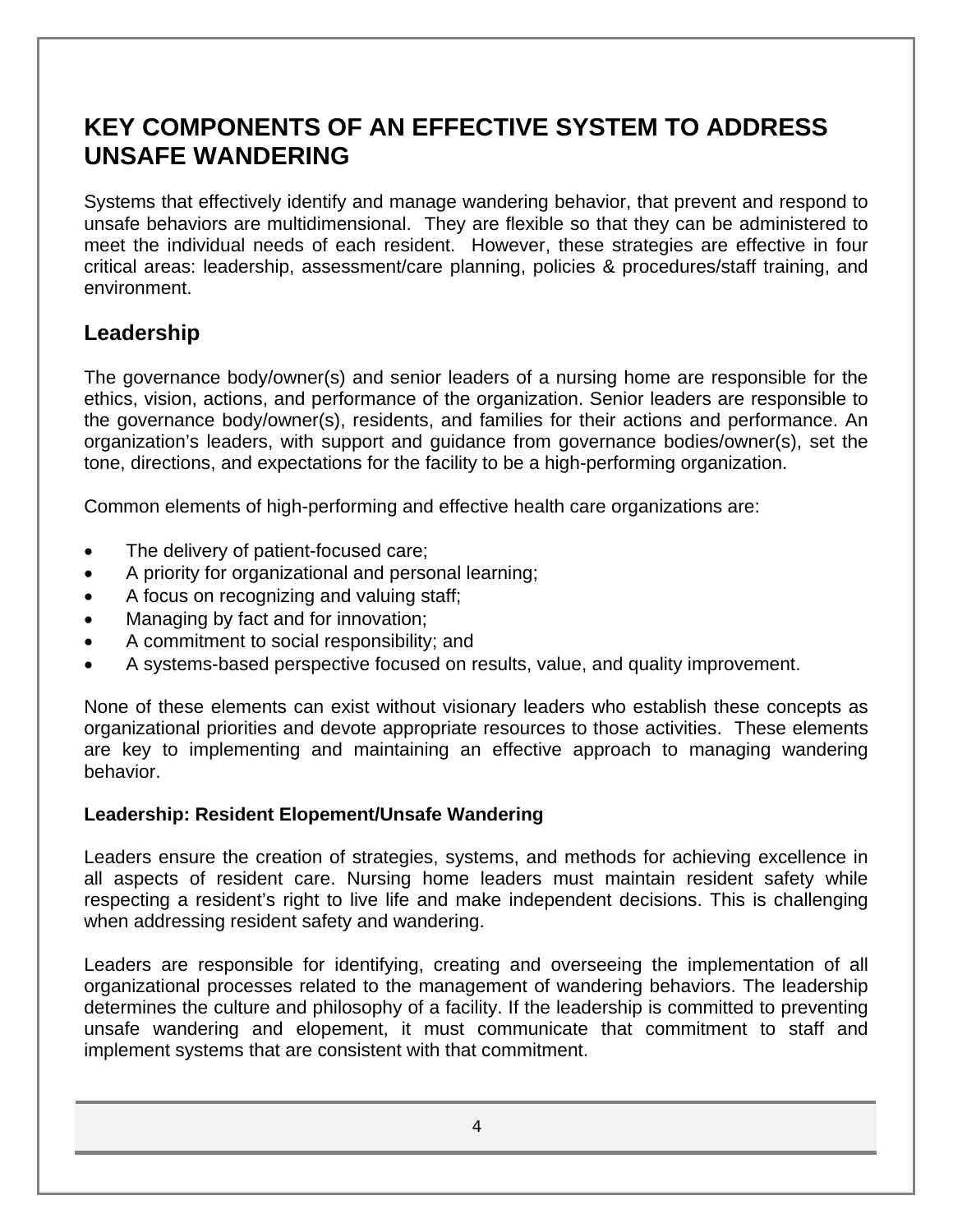Effective leadership will engage all staff to determine possible solutions. **The management of wandering behavior is the responsibility of everyone working at the facility, including housekeeping, dietary, and maintenance.** Residents and families should also participate in decisions.

Leaders must identify the need for, demand creation of, and oversee the implementation of organizational processes that respond to every aspect of this issue.

#### *The aforementioned elements drive an organization's prevention of and response to an elopement event. An effective response is ensured through the knowledge, education, and practice of staff using the organization's systems and processes.*

Effective leadership impacts each of the other components of successful wandering behavior management strategies. The principles identified in each category are critical to establishing and supporting an organizational culture that respects resident rights, and serves to assure and sustain quality of care and improvement of resident outcomes.

## **Leadership: Policies and Procedures/Staff Education & Training**

- Leaders encourage staff to implement systems that maximize excellent care and services. This is accomplished by adopting state-of-the-art procedures, innovations, evidence-based approaches, and best practices.
- Leaders ensure that a resident safety program is implemented throughout the organization to integrate the actions of all disciplines and departments.
- Leaders and their staff adhere to the established policies, procedures, regulatory, and legal requirements of care for resident safety. To address unsafe wandering, these may include resident assessment, management of behavior, defining "missing resident", response system which includes reporting, search, and rescue, and elopement drills.
- Leaders encourage creativity and accountability, support individuality, recognize good work in their staff members, and provide proper supervision.
- Leaders facilitate the perspective that learning must be embedded in the daily operations of the organization. This means that learning:
	- $\bullet$  is a regular part of daily work;
	- ♦ Is practiced at personal, departmental/work unit, and organizational levels;
	- ♦ Results in solving problems at their source ("root cause");
	- ♦ Is focused on building and sharing knowledge throughout your organization; and
	- ♦ Is driven by opportunities to effect significant, meaningful change. Sources for learning include staff's ideas, input, best practice sharing, and benchmarking.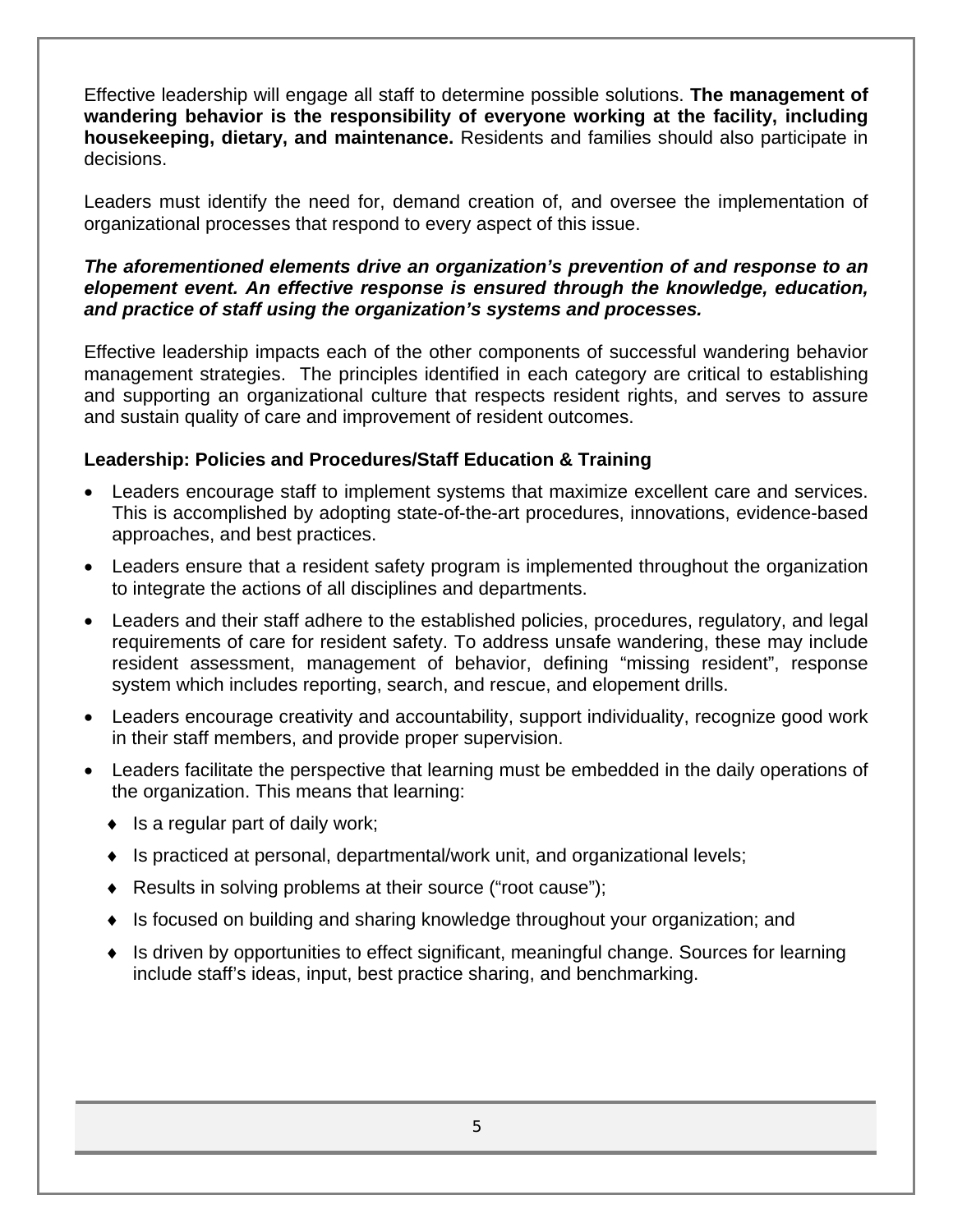• Leaders recognize and educate staff about the importance and value of a resident's family and social supports to creating a safe environment for a resident. This value is demonstrated when the staff members learn about a resident's personal history and understand how it influences the resident's current behavior. Together and with this knowledge, staff and families can collaborate on care planning and implementation to maintain a safe environment.

## **Leadership: Assessment/Care Planning**

- Leaders assure appropriate and timely assessments for all residents; this includes assessment of the risk of unsafe wandering and elopement behaviors.
- Leaders affirm the importance of person-centered care by establishing systems to ensure that resident's choices are elicited, valued, and met through care plans.
- Leaders identify and promote long-term investments associated with health care excellence. Investment in creating and sustaining an assessment system focused on health care outcomes is critical.
- Leaders emphasize the importance of each resident's quality of life by meeting their need for security and care, by supporting their personal growth, and by promoting their intellectual and spiritual health and social well-being.

## **Leadership: Environment**

- Leaders are responsible for creating a physical environment consistent with the organization's mission and with the goal of enhancing quality of life for each resident. In short, this means creating a "home" for each resident.
- Leaders oversee the maintenance of safe, clean, and appealing surroundings that adhere to codes of safety, public health, and local law. This includes operational details such as the characteristics of the physical plant, interior and exterior environs, entrances, and the reliance on technology.

## **Leadership: Quality Improvement**

- Leaders teach a systems-approach to quality improvement by encouraging teamwork, interdisciplinary collaboration, and reliance on proven quality improvement tools. A systems perspective means managing your whole organization, as well as its components, to achieve success.
- Leaders set performance improvement priorities and identify how the organization adjusts priorities in response to unusual or urgent events. Success in today's health care environment also demands agility; a capacity for rapid change and flexibility.
- Leaders measure and assess the effectiveness of performance improvement and safety activities. They emphasize the importance of teamwork and interdisciplinary practices that utilize a continuous quality improvement methodology. Analysis entails using data to determine trends, projections, and cause and effect that might not otherwise be evident.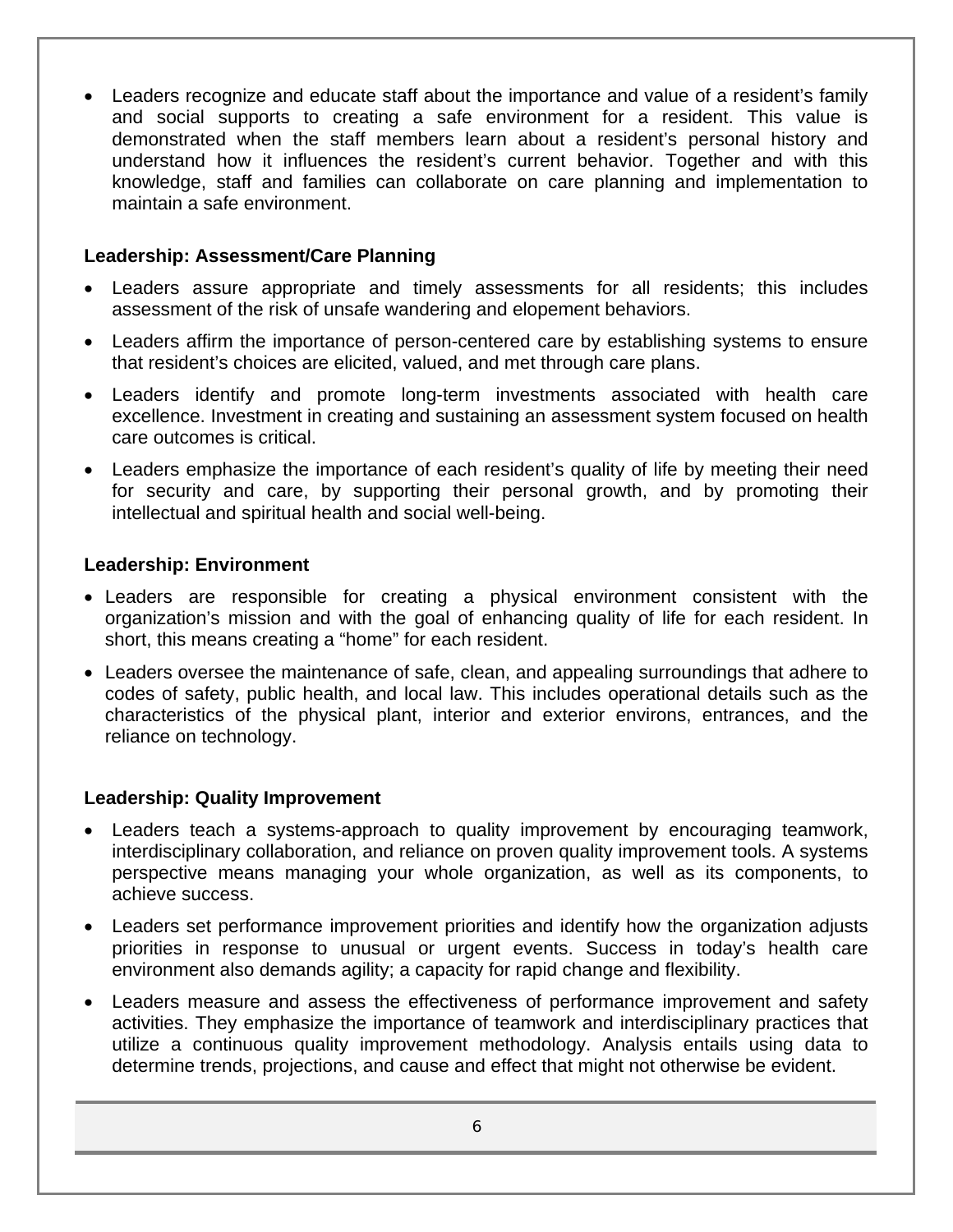As these principles suggest, effective leadership establishes a culture of care and systems that balance resident individuality, respect, and dignity with high quality care and resident safety. To prevent unsafe wandering behavior, leaders should establish the management of wandering behavior as a priority and develop a system through the creation of policies and procedures. This includes training staff on those policies and procedures to implement the system, and ensuring ongoing competency of staff through continuous training, drills, and evaluation. Those systems begin with resident assessment and care planning.

## **Assessment/Care Planning**

All facilities are required to assess/reassess residents and develop care plans based on the needs identified in the assessment. While the process may differ from facility to facility, the outcome should be the same. That is, the facility shall ensure that all residents have a care plan that fully addresses their specific needs assuring the highest quality of care and most meaningful quality of life. In order for this to occur the care plan has to be *individualized.* As much information about who the resident is, what their background is, their likes and dislikes, and their patterns and routines should be determined.

Upon admission, each resident's assessment should include an evaluation of the risk of elopement and unsafe wandering. In the initial assessment when the facility may not be fully familiar with the resident, the information pertaining to a resident's risk may have to come from family or from a prior provider. It is understandable that families may be reluctant to share important information about the resident's wandering or other behavioral issues if they sense this information may be potentially threatening to the resident's admission. This is unfortunate, as the knowledge of this information is critical to the facility in developing a care plan.

It is important for the facility to gather, from whatever sources are available, information about the resident's past patterns and routines so that risk of unsafe wandering behavior can be understood. Since unsafe wandering often occurs shortly after admission, a period in which the resident is monitored to determine if this behavior is an issue is necessary. If the resident does wander or attempt to elope, information about the patterns of the resident, time and place the unsafe wandering occurs, and behaviors that precede the unsafe wandering can be identified and used to modify the care plan as appropriate.

The following factors need to be considered as part of the assessment:

- Is the resident independently mobile?
- Is the resident cognitively intact?
- Does the resident have competent decision making capability?
- Does the resident wander?
- Does the resident have exit-seeking behavior?
- Is there a past history of unsafe wandering or exiting a home or facility without the needed supervision?
- Does the resident accept their current residency in the facility?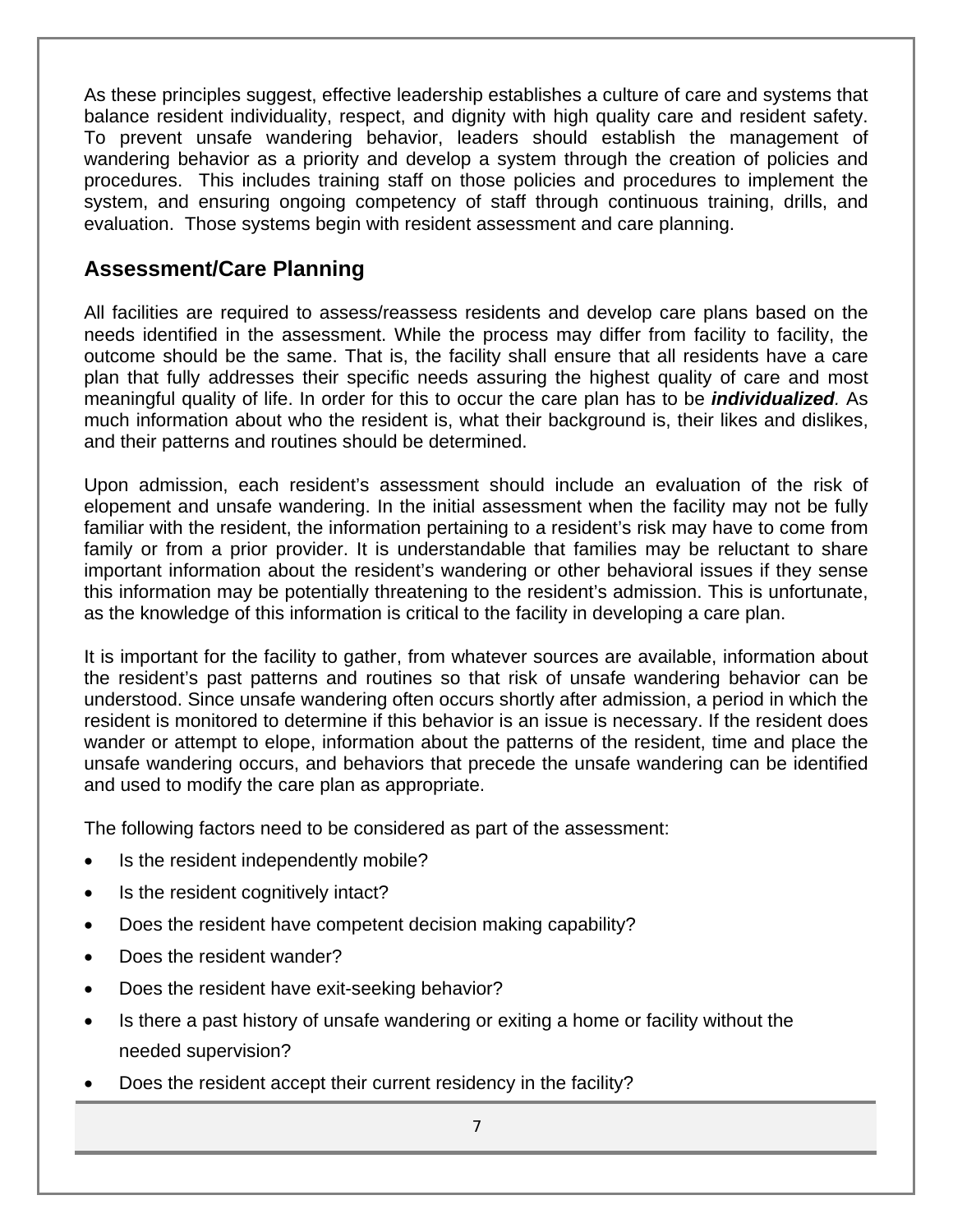- Does the resident verbalize a desire to leave?
- Has the resident asked questions about the facility's rules about leaving the facility?
- Is there a special event/anniversary coming due that the resident normally would attend?
- Is the resident exhibiting restlessness and/or agitation?

The care plan is developed based on the results of the assessment. All care plans should be shared with the staff that is expected to carry them out. This is challenging, considering staff changes, use of per diem staff, and changes in care plans resulting from resident improvement or deterioration. However, in some of the Department of Health's citations, staff's lack of knowledge of the resident's risk status or care plan contributed to the unsafe behavior and resulting harm. Had staff been aware of these factors, the adverse resident outcome could have been avoided.

**Facilities must have a dynamic care planning process that ensures that staff members are aware of the resident needs as well as any changes made by the clinical team**. While staff training on the broad issues around unsafe wandering and elopement is important, resident specific small-unit meetings may also provide more individual resident information that the staff requires.

**Care plans to manage wandering behavior should include activities that are relevant to the resident's interests and background**. This will help address boredom or lack of stimulation. It will also contribute to care for the resident at specific dates (anniversaries, birthdays) that might be traumatic or cause anxiety in the resident. Accounting for resident background will also help reduce or prevent unsafe behavior, such as keeping a resident who was a school bus driver busy when the school year is about to begin.

They should also consider time of day. Studies demonstrate that unsafe wandering is more likely to occur at four times in a day: after every meal and at the afternoon change of shift. Therefore, care plans can reduce the risk of unsafe behaviors by incorporating planned activities such as supervised walks or task oriented projects for the residents during these times.

Any effective care plan -- whether a problem-oriented type or a resident-centered plan developed from the resident's perspective -- is interdisciplinary in nature. Developing and implementing care plans for wandering behavior involves all disciplines and departments. In addition, facilities should consider expanding the role of recreation to address causative factors such as boredom, stress, and anxiety, which may be at the root of unsafe wandering for some residents. As always, family should be involved as well.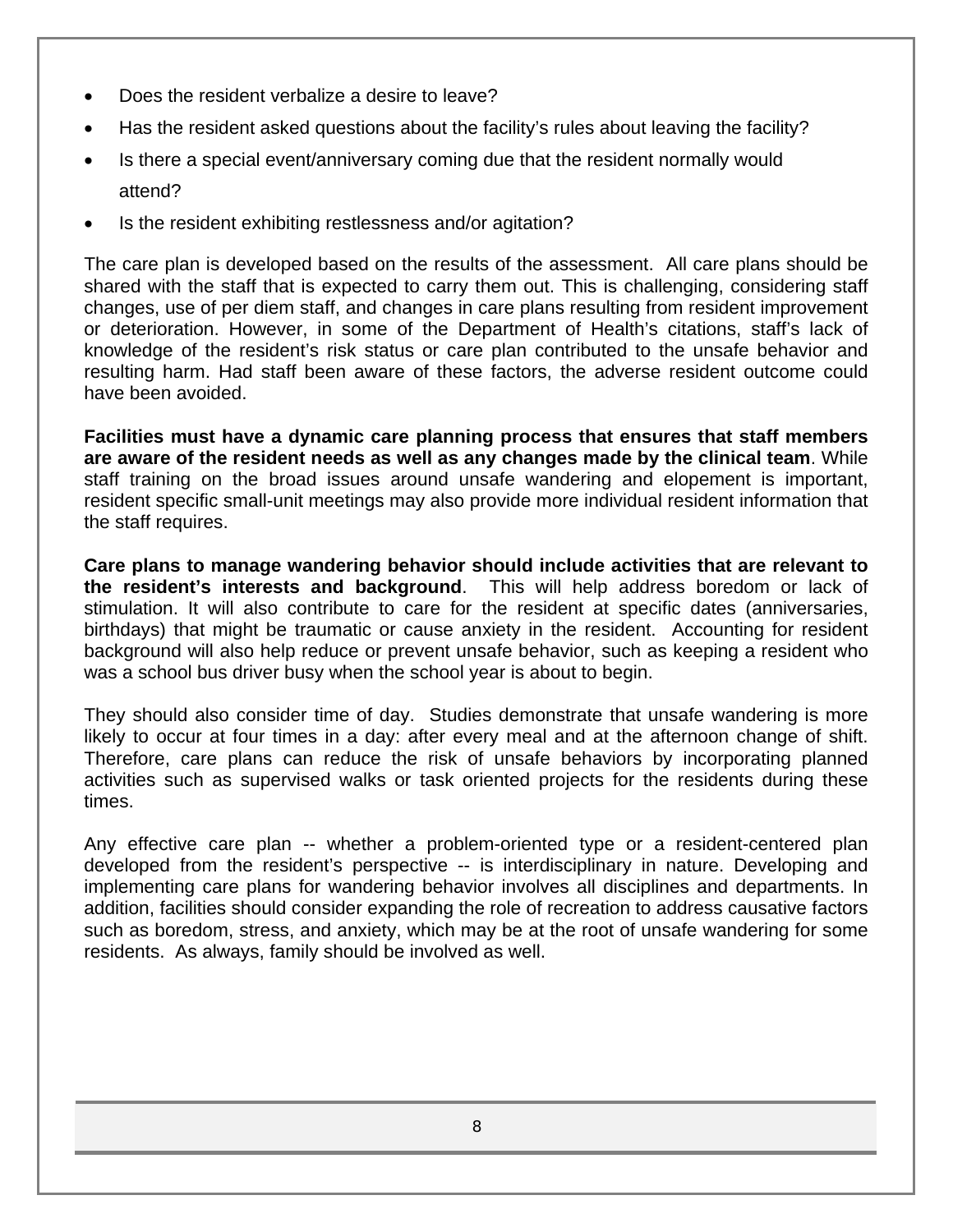Two keys to successful assessment and care planning are the establishment of policies and procedures for these activities, and effective staff training on the policies and procedures. These ensure a standard and uniform approach that will result in consistent and accurate risk assessment, and the development of appropriate care plans that will be carried out with knowledge of facility philosophy and individual resident circumstances. Establishing appropriate policies and procedures and ensuring staff competency on them are critical to the success of the wandering behavior management system.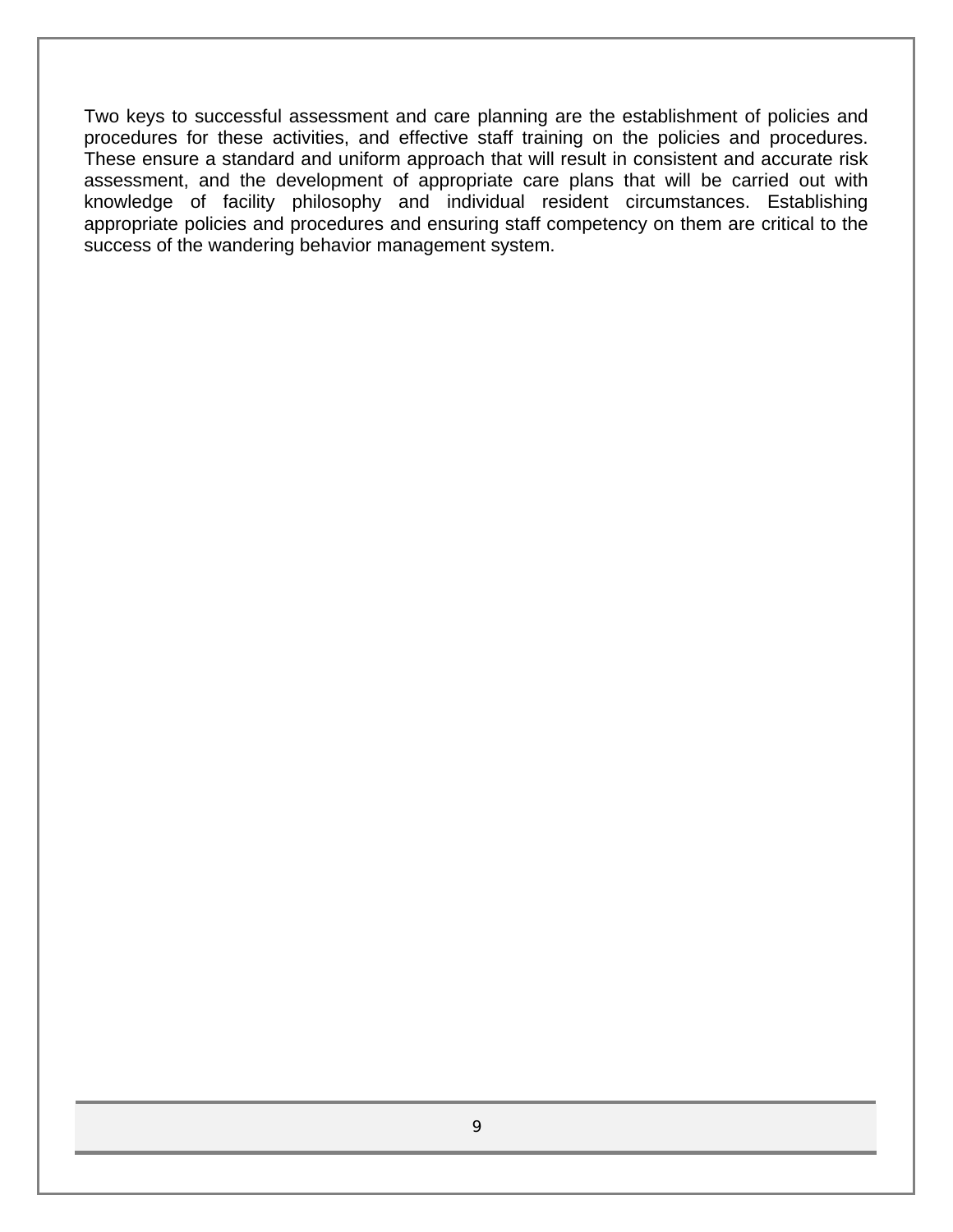## **Policies And Procedures / Staff Training**

The main goal of facility policies and procedures to manage wandering behavior should be to maintain a safe environment while respecting residents' rights. Effective systems involve a multifaceted approach, and policies and procedures should be established for all components of the strategy. However, if staff cannot carry out the system, it will not achieve the goals for which it was established. Staff training is critical to success. A model that can be useful is one that:

- Identifies all aspects of the wandering behavior management system
- Develops policies and procedures for each aspect, including staff roles & responsibilities
- Trains all staff, including all departments and disciplines, employees and per diem staff
- Tests staff to ensure comprehension and competency
- Periodically evaluates staff to ensure ongoing competency, using drills, exercises, etc.
- Periodically re-evaluates policies and procedures and adjust as necessary

This approach will assist facilities in ensuring that no gaps exist in the wandering behavior management system. It will ensure that nursing homes have policies and procedures to address risk identification, behavior management, and unsafe behavior prevention and response. These can be articulated in three categories: Wandering Behavior Management Policies, Exiting Facility Policies, and Missing Resident Policies. Below are aspects of a policy content that may be useful to consider for incorporation into facility policies:

- Wandering Behavior Management Policies
	- Identifying residents at risk for wandering
	- Assessment content & frequency
	- Ongoing risk assessment
	- ♦ Ongoing activity to engage residents
	- Composition of an interdisciplinary team involved in communication about risk
	- Communication with staff, family, and visitors regarding risk
	- Development of individualized plan of care to reduce risk
	- Use of behavior logs
	- Supervision and periodic checks
	- Inclusion of resident photo in medical record
	- Development and maintenance of at-risk resident list/photograph repository
	- Use of identification bracelets/anklets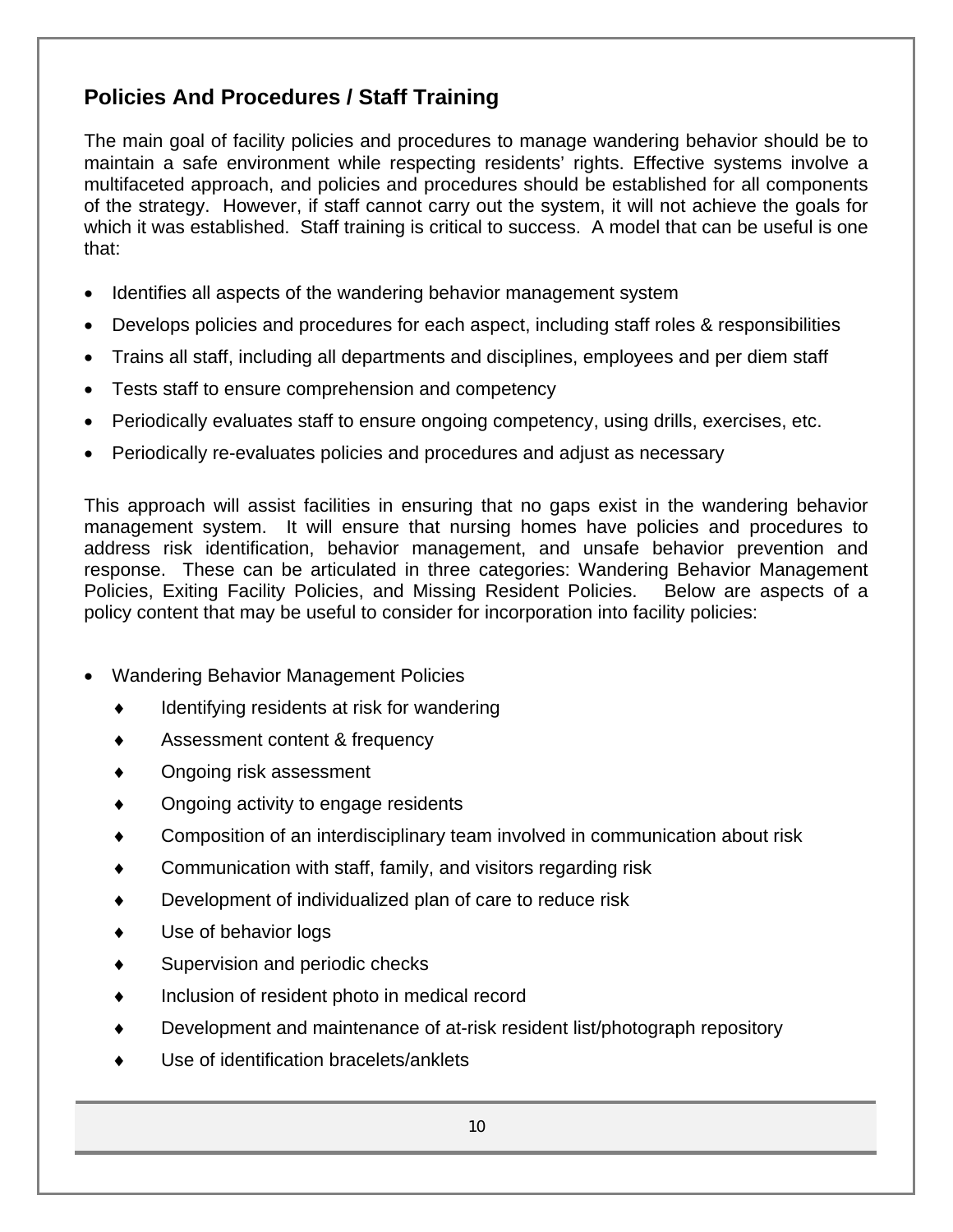- Secured exit doors with alarms or delayed egress features
- Personal Alarms
- Identification of interdisciplinary team involved in communication about alarm
- Alternatives to alarms if resident resists
- Ongoing maintenance and monitoring of alarms
- **Exiting Facility Policies** 
	- Eligibility for Leaving Safely
	- Resident rights and therapeutic nature of leave
	- Ongoing assessment to determine eligibility to leave safely
	- Informed consent process
	- Residents who are cognitively intact and can knowingly sign the consent form
	- Limitations of the leave
	- Residents with authorized leave not returning in time
	- Observed leave of facility grounds without a pass
	- Documentation of individual circumstances
	- Leave Against Medical Advice (AMA)
	- Absent Without Leave and unplanned discharges (AWOL)
	- Distinction of procedure between residents cognitively intact versus residents who are not cognitively intact
	- Search and investigative procedures (see missing resident category)
	- Communication chain internal & external
- **Missing Resident Policies** 
	- **Missing Resident**
	- Redirection of resident when unsafe wandering or elopement attempt occurs
	- Identify circumstances to actively search and investigation of missing resident
	- Search protocol of building and grounds, including staff roles
	- Investigative procedure for identifying potential destinations, including staff roles
	- Missing resident drills
	- Communication to relevant authorities
	- ♦ Periodic practice of resident "head count" that includes names of residents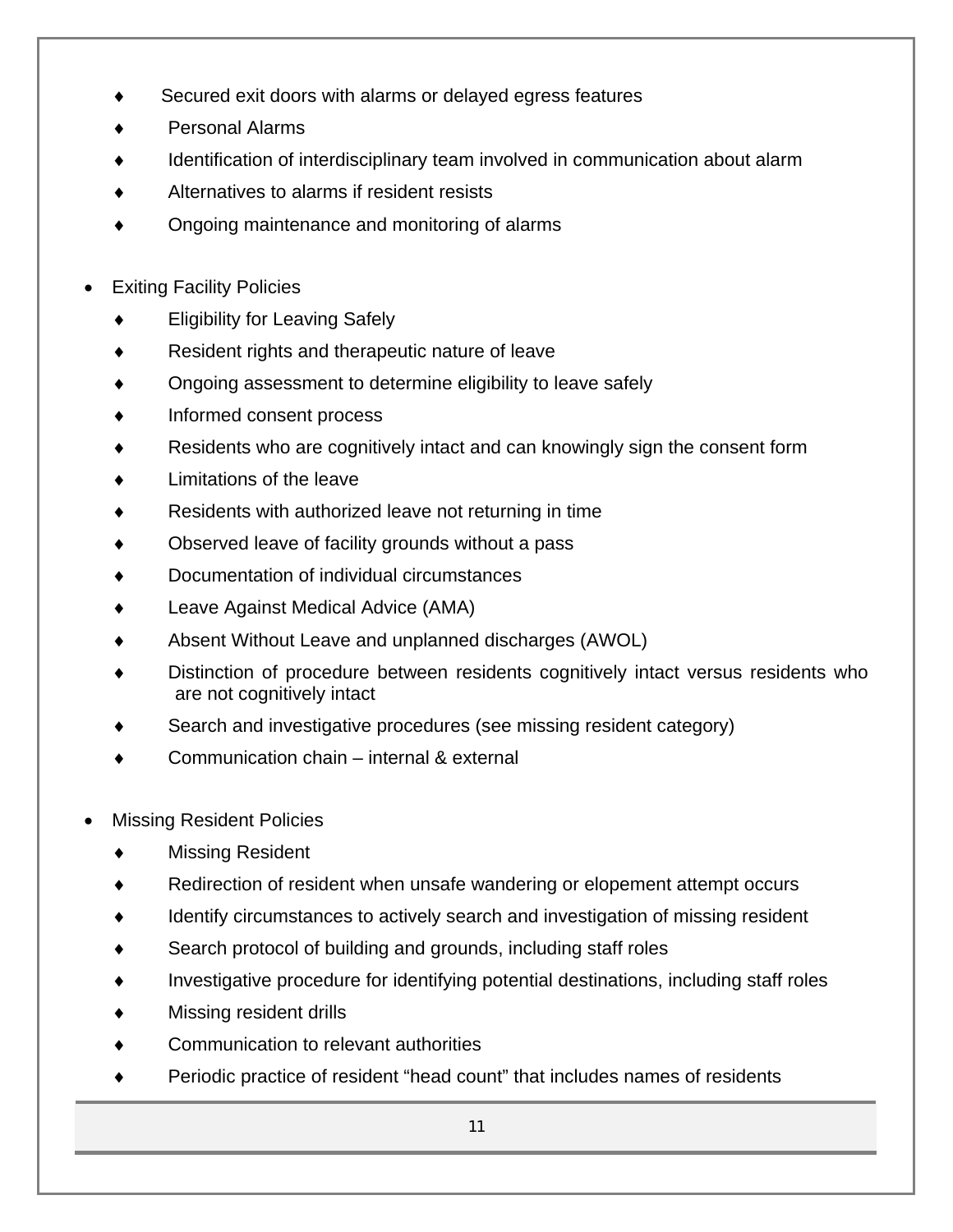- Analyze incident with systems-based approach, such as root cause analysis
- **Emergency communications**
- Examples of emergency situations
- Off-hours/weekends/holidays situations

Facilities should review their resident populations and current wandering behavior management systems to determine if existing policies and procedures are adequate and appropriate. Policies should be relevant to the facility; as such, those listed above may or may not be appropriate. Policies that are appropriate for cognitive residents may require modification for cognitively impaired individuals. Policies that are designed for ambulatory residents may be inappropriate for those who are not. Facilities should tailor policies to the needs of their residents.

Many of the policies necessary for an effective system relate to facility design and environment. The next section discusses this topic in more detail and provides some guidance on how facilities can structure the environment to encourage resident autonomy and ensure safety.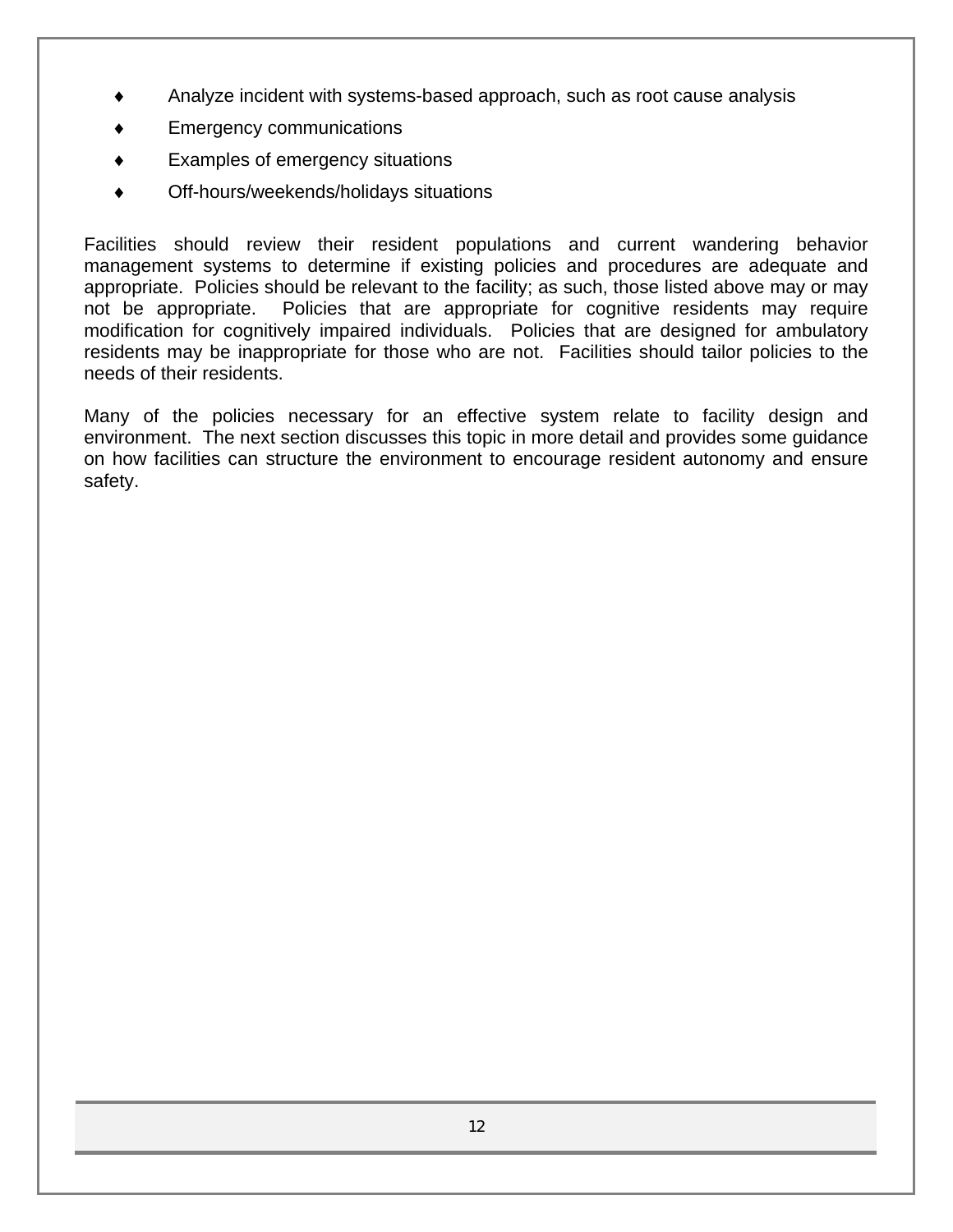## **Environmental Considerations**

The goal of all facilities is to assure that residents live in a safe environment. Understanding how the physical design of the environment, geographic location, and equipment impact residents is critical in meeting this goal.

Managing environmental factors to reduce a resident's ability to wander into unsafe or unsupervised areas and/or elope from the facility is challenging. It requires frequent system examination. When facilities analyze all factors and implement proactive preventive environmental enhancements, the risk of unsafe behavior can be reduced or eliminated.

Facilities' environments and the populations they serve vary greatly, making each nursing home's risk different. Both of these factors should be considered when developing and implementing effective strategies to prevent elopement. Potential conflicts between resident safety, autonomy, independence, privacy, and the provision of home-like environments can significantly challenge the leaders of the organization when developing an approach.

Environmental strategies should be multidimensional. Preventive measures include written policies and procedures, the use of technologies appropriate to the facility's design, and other creative strategies to warn staff of unsafe wandering and elopement attempts. **No single approach by itself will be successful for all residents at risk. Using a combination of available interventions has been demonstrated to most likely reduce the risk of unsafe wandering and adverse resident outcome.** 

#### **Selecting an Environmental Approach**

Nursing home leadership should ensure that the environment is consistent with the facility's philosophy of care. The first step in planning an environment to effectively manage wandering behavior is to fully define the scope of the issue. For instance:

- Consider the number of at-risk residents, their cognitive and mobility status, relative risk, and the size and number of entry/exit points to your facility.
- Consider what areas of the facility and grounds need to be monitored including exterior and interior doors, elevators, outdoor areas, etc.
- Consider which wander management technologies fit with your facility's needs and philosophies.
	- Some solutions are designed to address a single point of entry/exit; others are more comprehensive in their approach.
	- Some solutions provide an alert every time a door is opened by anyone (door alarms). Others provide alerts and selectively lock doors only when monitored residents move into unsafe areas (elopement management systems).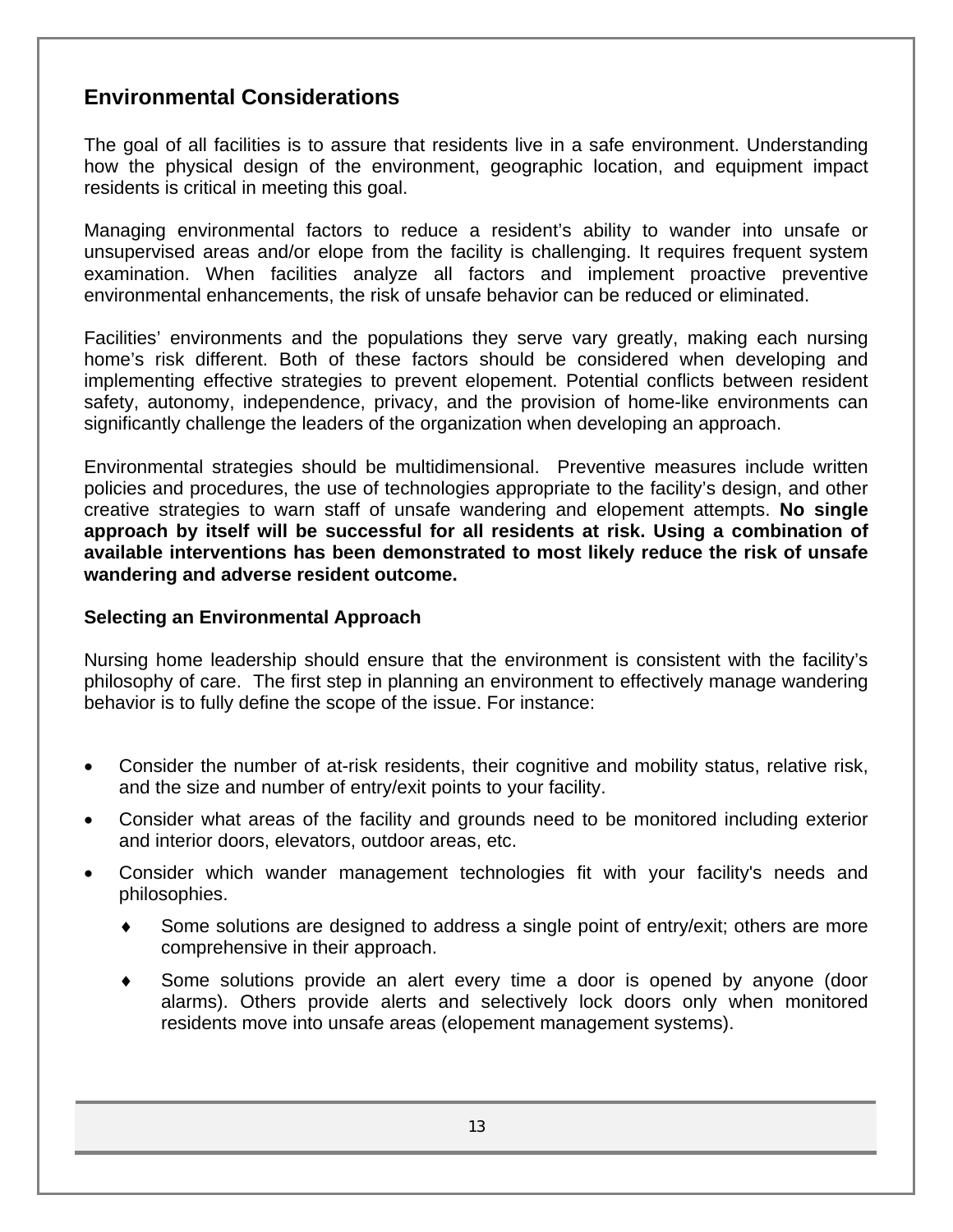#### **Creating a Homelike Atmosphere**

All homes should ensure a homelike atmosphere, in resident rooms and throughout the building. Nursing homes need to create an environment that is homelike and comforting to the resident. Creating such an environment can significantly reduce the likelihood of unsafe wandering behaviors and their resulting adverse outcomes. Decorate rooms with favorite pictures, books, personal furnishings etc., to provide a sense of comfort and familiarity.

Modifications to the existing environment throughout the building may be very effective. Place clocks and calendars in various spots around the facility. Remove "trigger" items such as hat, coat, keys, purses etc., that signal to the person it is time to leave the structure.

In addition, facilities need to reduce activity that can result in excessive resident stimulation. Constant paging, TV and radio noises, and the hustle and bustle of staff may all result in and prompt the resident to wander or elope. This may be especially true at four times in a day that wandering or exit seeking behavior might escalate: after every meal and at the afternoon change of shift. Monitoring of residents and egress points might be increased during these times.

Provide comfortable chairs and rockers, as well as quiet and comfortable places for the resident and guests to sit. Reduce clutter in resident rooms and social areas. Provide at-risk residents with a non-dementia companion resident. Use approaches such as meditative music and aromatherapy to create a more peaceful and calming atmosphere. Add textures to resident areas that may be soothing**. Review information about the resident and interview individuals familiar with the resident, to identify specific items that would provide comfort to the resident and personalize the environment.** 

To respect resident rights and encourage autonomy, use the least restrictive tools possible. When other interventions are necessary, they should be selected carefully. A "one size fits all" approach will not be effective.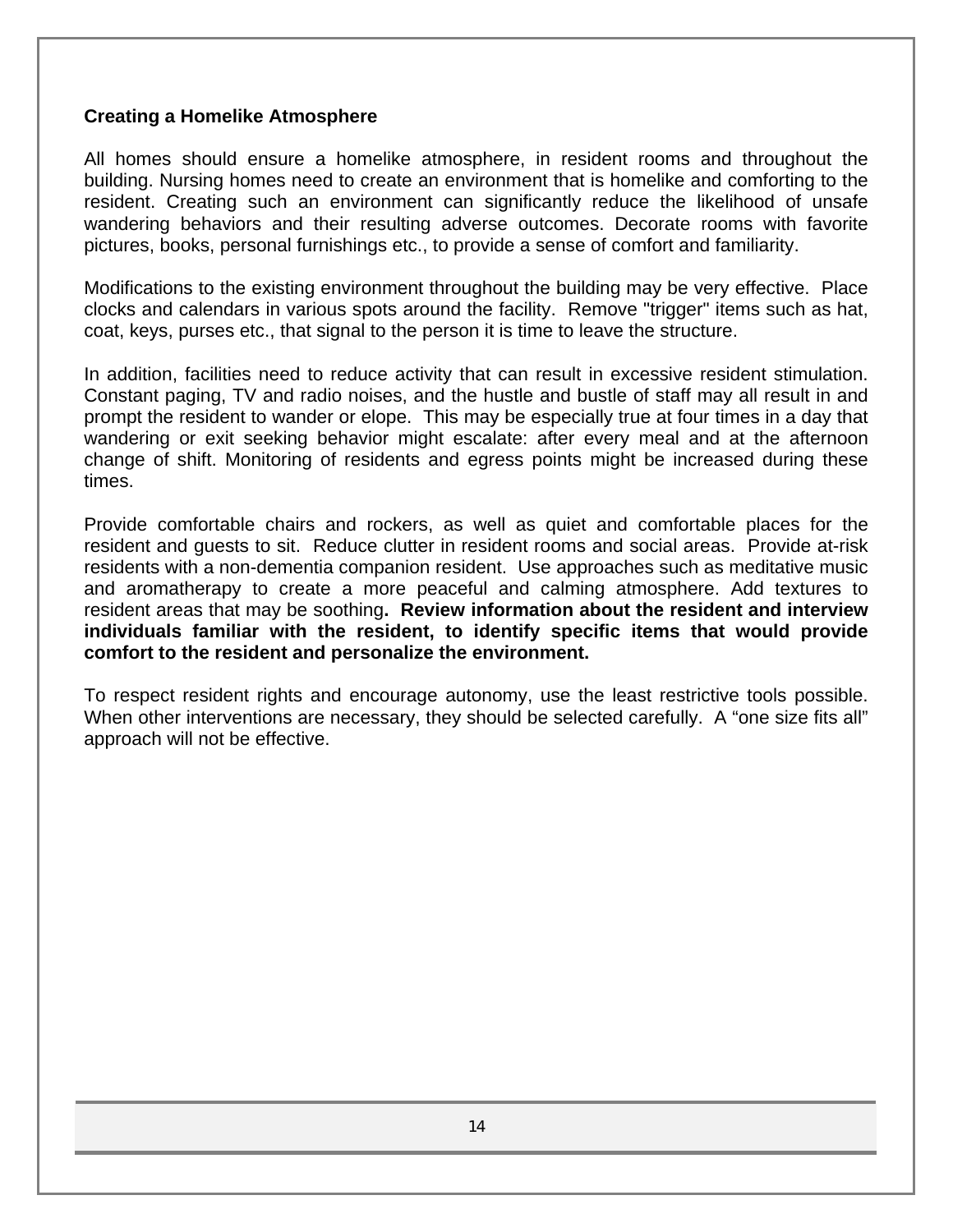## **Selecting Technologies**

The selection of specific wander management technologies will affect all aspects of your organization. Some may involve a fundamental change in the way your organization uses information to monitor and care for residents. Involve all stakeholders in your organization, including caregivers, families, and residents, in discussions, such as:

- Front-line caregivers who will be using the technology;
- Staff responsible for purchasing decisions;
- Administrative leadership;
- Nursing leadership;
- Rehabilitation professionals;
- Plant operations;
- Resident representatives;
- Family representatives;
- Community leaders; and
- Insurance/legal representatives.

Evaluate how various technological solutions fit with your organization's philosophy on creating a home-like environment. Door alarms and elopement management systems offer various options for alerting caregivers to an exiting resident, including:

- Overhead paging;
- Audible alarms;
- Visual indication at the main console; and
- Vibrating pagers.

Audible alerts at monitored exits enable anyone in the area to respond to the alert immediately, but the noise may be disruptive to residents and staff if it occurs often. Silent alerts, such as those sent to caregiver pagers, may be more compatible with a home-like environment, but depending on the layout and function of your facility, it may take longer for a caregiver to respond to a resident at risk for elopement. Providers needing additional information on elopement and the environment are directed to the resource section of this document.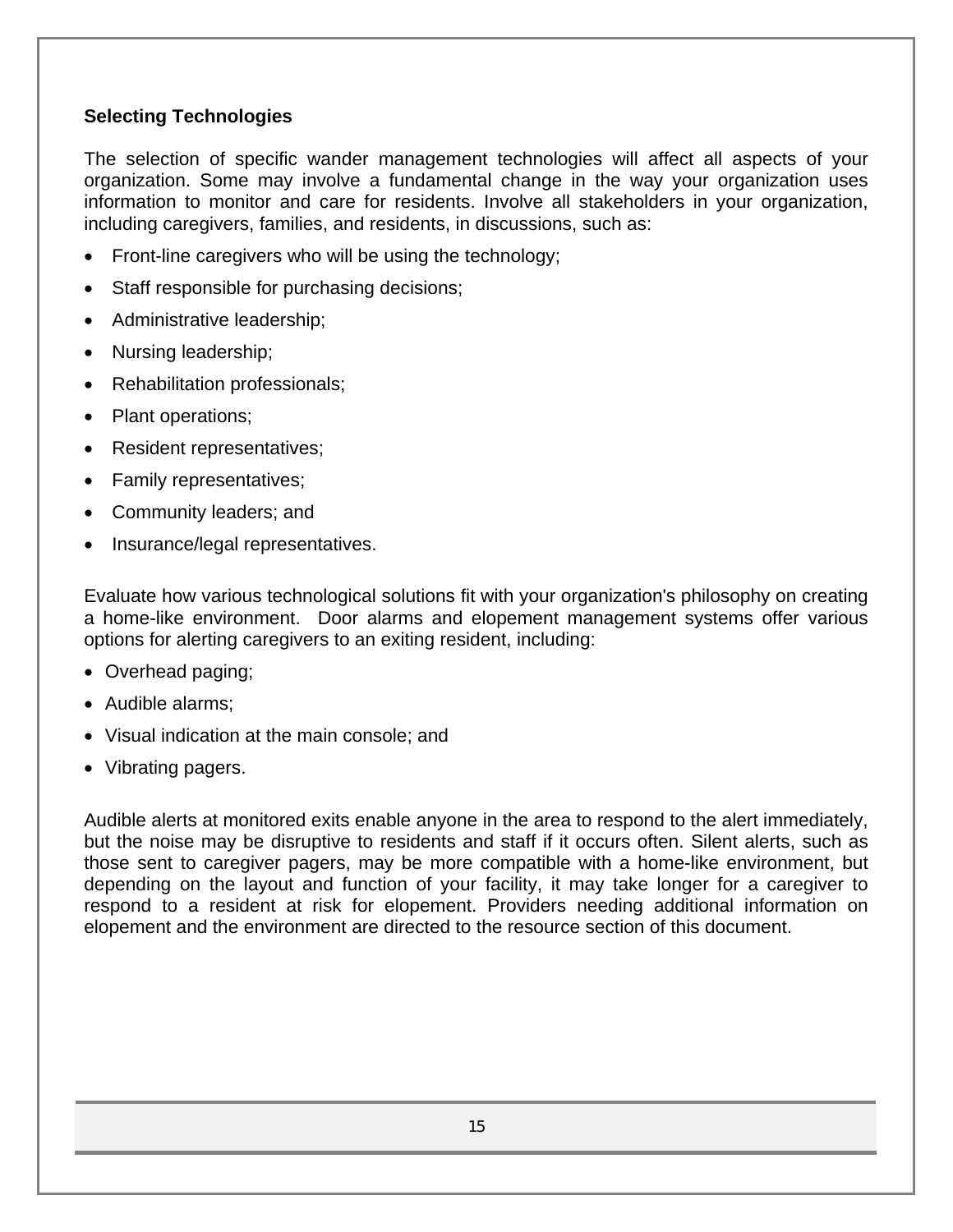Facilities should also evaluate how certain technologies balance resident safety and resident privacy, dignity, and independence. How does the solution align with your facility's philosophy on resident privacy and dignity? For example, visual deterrents and simple door alarms are meant to "discourage" residents from entering unsafe areas. They have no adverse privacy issues. However, they do not provide the security of locked doors. As a result, solutions such as these may not provide caregivers with enough comfort to encourage independence and exploration.

Elopement management systems, meanwhile, have the ability to automatically lock doors and elevators, preventing a resident from entering unsafe areas or leaving the facility. As a result, these technologies may provide caregivers with the security they need to encourage independent exploration within the facility and secured outdoor areas.

Some solutions, such as elopement management systems and tracking systems, require the use of resident-worn transmitters. The use of these devices may be considered by some to be an intrusion upon the privacy and dignity of the resident. Transmitters can come in several forms including wrist and ankle bands, watches, and pendants. Consider how the aesthetics of the transmitter can play a role in resident dignity.

Facilities should also consider how much caregiver training and education will be needed. Amounts will vary, however, when considering high-tech systems. The amount and quality of caregiver education regarding the system can have an effect on the success of implementation.

Different approaches to wander management may raise different types of regulatory concerns. For example, elopement management systems and alarm systems that automatically lock doors need to comply with local fire codes. Resident-worn transmitters and tracking devices may have implications for residents' rights. Facilities should discuss potential technologies with both local and Department of Health survey officials to assure compliance with code and regulations.

#### **Implementing Your System**

Implementing change in a facility is challenging and must be undertaken with care. Take steps to facilitate acceptance of system-wide change within your facility. For example, you will want to consider:

- Involving front-line caregivers in defining the scope of the issue, the decision to adopt the technology, and decisions regarding the implementation of the technology;
- Clearly communicating how the new system works and how it will improve upon the way things are currently done; and
- Ensuring that caregivers have a point person to turn to with questions.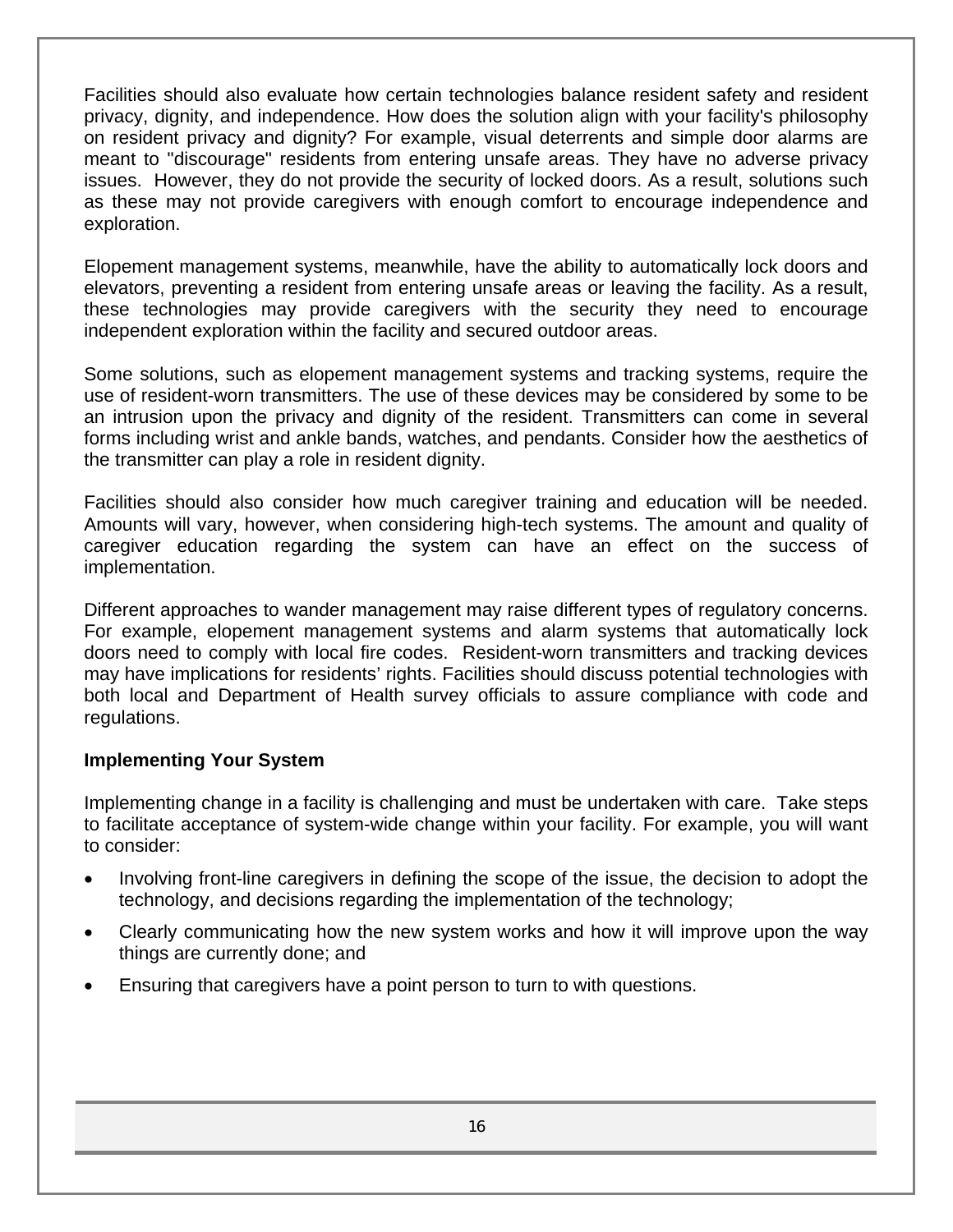## **Environmental Strategies to Manage Wandering Behavior**

A safe, homelike environment that promotes resident quality of life and ensure safety is multidimensional. Facilities should review all potential alternatives, such as the tools listed below, when developing their plans. Organizations must continue to monitor new technologies, literature and trends to assure current standards are utilized to optimize quality of care and quality of life for their residents.

- Visual Deterrents
	- Use Stop signs;
	- ♦ Provide sitting areas near outside windows so residents can track seasons and time of day;
	- ♦ Camouflage doors by painting or applying wallpaper, to make it less obvious (see appendix: CMS Interpretation);
	- ♦ Use signage that helps residents locate the bedroom and bathrooms more easily. Signage that is meant to be read/interpreted by the person with dementia should be highlighted, while signage for staff or visitors should be given less emphasis (hues and values that are more similar to the background);
	- ♦ Place photographs on the doors to assist with navigating inside the environment, including a photo of the individual on the door to his or her own room; and
	- Use nightlights and gates at stairwells to protect night wanderers.
- **Physical Devices** 
	- Door alarms;
	- ♦ Automatic door locking system;
	- ♦ Monitoring bracelets;
	- ♦ Safe places for walking or exploration;
	- $\bullet$  Electronic surveillance to monitor residents and their whereabouts in the facility;
	- ♦ Visual surveillance on doors that are monitored by staff either directly or indirectly and;
	- ♦ Mobile locators.
	- ♦ Install unfamiliar style door handles or use child-proof door covers on doors that are not part of an exit path;
	- ♦ Place locks at the bottom of doors or other areas where the person is not familiar that are not part of an exit path;
	- Install special door handles;
	- Place locks at the bottom of doors or other areas where the person is not familiar; and
	- Use child-proof door covers to prevent the individual from turning the knob;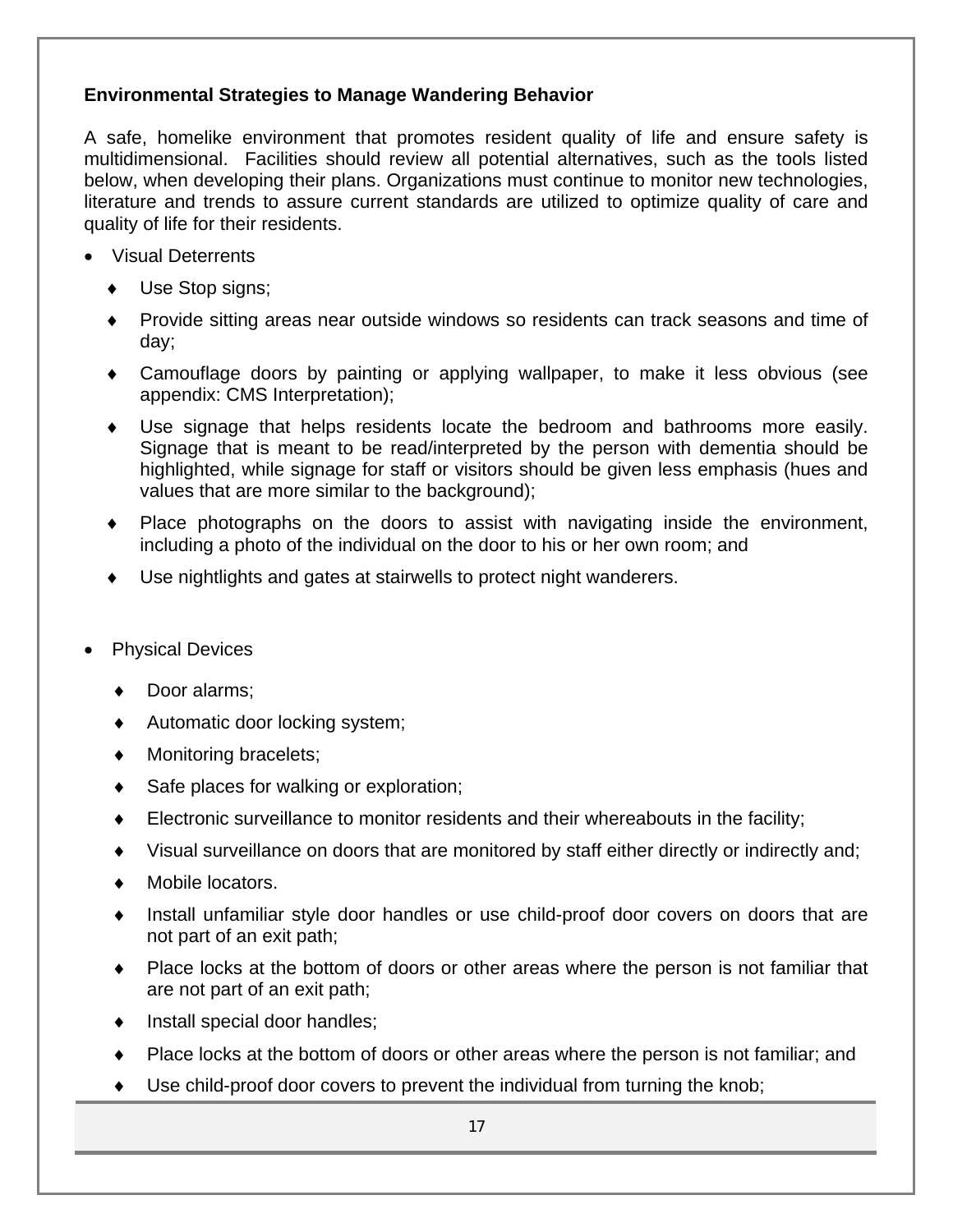## **Exit Control**

Careful consideration and consultation with all oversight authorities should occur before any modifications restricting or limiting exiting are made. Unrestricted exiting is a basic principle of fire safety and building codes. Exiting includes movement from anywhere in the building to the outside and ultimately to a public street. Numerous local and other state and federal agencies in addition to the NYS Department of Health and the Centers for Medicare and Medicaid Services regulate fire safety within nursing homes. Nursing homes are strongly advised to contact all building and fire safety oversight authorities before modifying or restricting building egress.

Exit Control Measures to Consider:

- Install fencing or plant hedges around the facility (gates to allow movement to the public way and fire fighter access would usually be necessary; locked gates may or may not be permitted);
- Landscape the outside of each exit using fencing enclosures or hedges (at a minimum unobstructed movement to a safe distance from the building is generally required: see above regarding movement to the public way);
- Use physical barriers (locked and secured windows, etc);
- Place exit doors along halls instead of at end of hall (renovations/new constructions);
- Use a strip of cloth (usually fastened with Velcro) across doors; and
- Consider the number and need for doors to the exterior and eliminating or locking unnecessary doors to the exterior and doors currently designated as exits that may not be required by fire safety and building codes.

These mechanisms include low technology and high-technology options. Either can be effective, depending on the composition and needs of residents. Most visual devices that are placed on or across doorways, or simple battery-operated door alarms that monitor a single door, involve little technology. Other, more complex alarm systems are available that monitor multiple doors and elevators.

Many of these systems, that can monitor many doors, elevators, and outdoor areas, involve the use of resident worn transmitters. These transmitters enable the system to identify residents at risk for elopement and for staff to take action, while allowing other residents, caregivers, and visitors to come and go without the need to interact with the system. Some elopement management systems also provide caregivers with the ability to locate residents within the facility. Some tracking systems enable caregivers and local authorities to locate residents who have left the facility.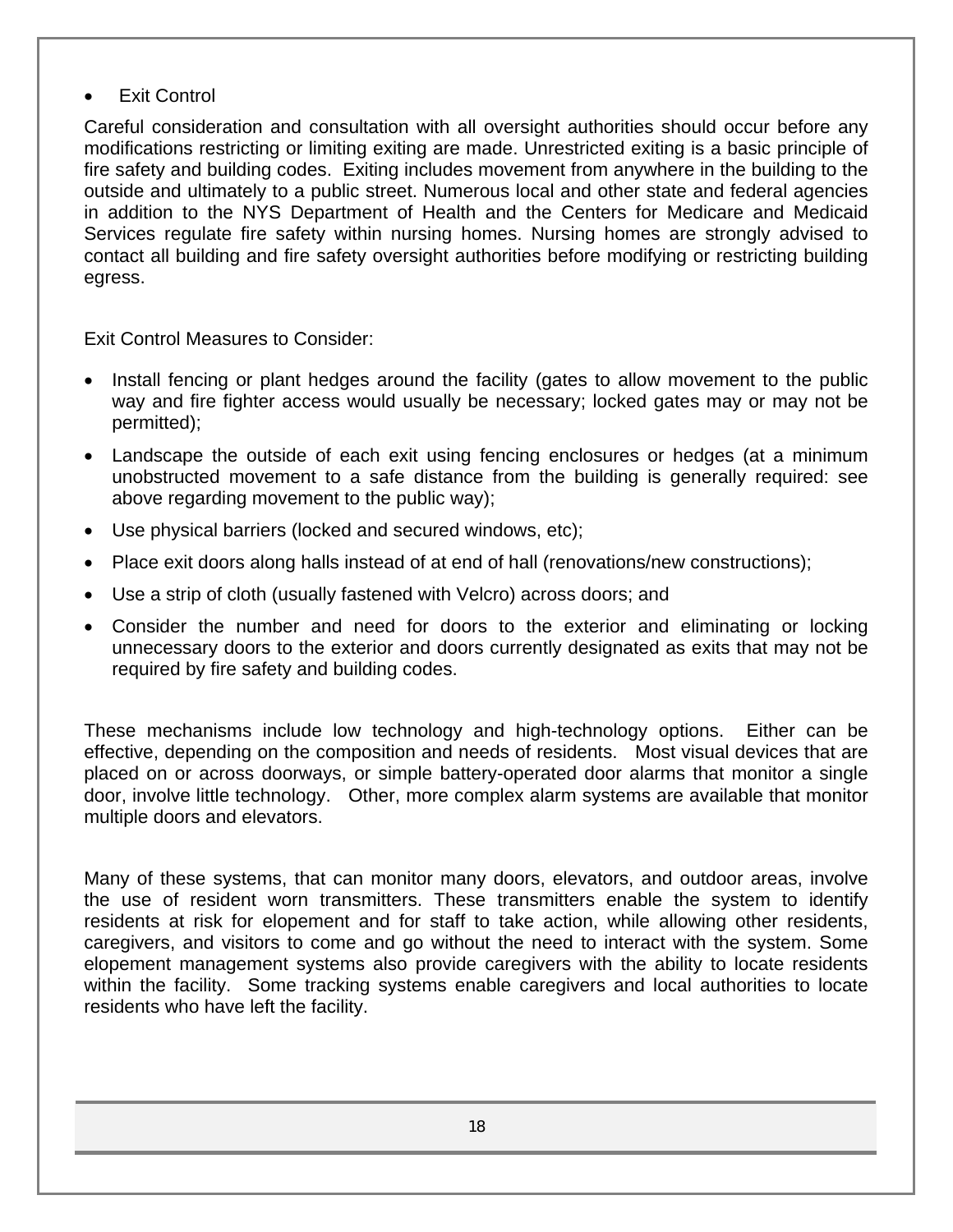# **FACILITY INVESTIGATION**

Root cause analysis is a critical process in investigating and understanding why events occur. By understanding the cause of the incident, a facility can analyze what occurred and set in place steps to prevent recurrence. Root cause analyses will identify deficits in policy and procedures, staff training, or other areas that, if addressed, will prevent continued system failures.

In several events in which a nursing home was cited for deficiencies related to unsafe wandering, the facility failed to conduct a root cause analysis following an elopement. For example, when a resident exited and was returned to the facility, there was no exploration of how the resident exited and what might be done to prevent recurrence. In other instances, when it was determined that a resident left through a door and the alarm failed to go off when the resident left, the particular door was addressed but other doors were not. In this case, only addressing the surface problem will not insure resident safety.

Seek out organizations such as the statewide provider associations to investigate how root cause analysis can assist facilities in implementing an appropriate investigative process. It is essential that root cause analysis be part of exploring the causes of unsafe wandering behaviors to prevent recurrence of adverse events.

Failure Modes and Effects Analysis (FMEA) is a way to anticipate potential problems in a system, process, design, or service before it is fully developed and implemented. One of the main advantages of this type of analysis is that it allows the development team to proactively address solutions and reduce the potential for failure. Taking the time to explore as many potential negative outcomes as possible before implementation can lead to a successful launch of a new approach to care or service.

Essentially, a FMEA team determines the likelihood of a negative occurrence (potential frequency) and the potential severity of that outcome and assigns a risk rating to that outcome. Outcomes greater than a threshold established by the team are addressed prior to implementation. This way the team can mitigate potential failures and produce customerfriendly results. For many years, engineers have used FMEA to make sure that products are safe before going to market. Increasingly, healthcare organizations are using FMEA to ensure safety in critical process design/re-design. FMEA improves quality and reliability throughout the development cycle.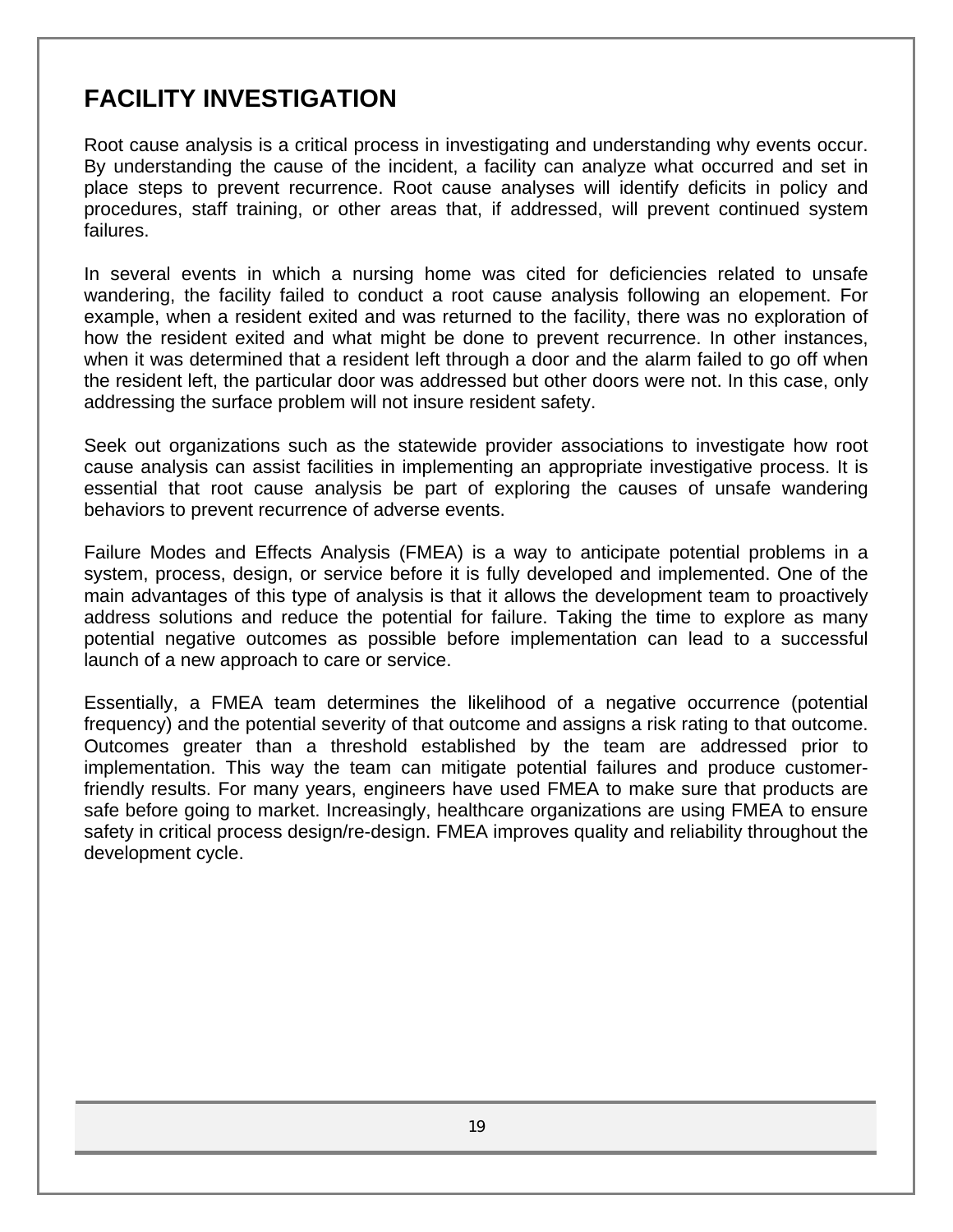# **CONCLUSION**

There are many reasons that residents engage in unsafe wandering behaviors. It is essential for facilities to determine each individual's risk and the factors that contribute most to the individual's risk. Nursing facilities must also develop resident specific strategies to address those factors in a way that prevents unsafe acts.

Each facility is unique in terms of its physical environment, the number and characteristics of the residents they serve, and the experience and expertise of the staff who care for residents. However, the fundamental aspects of an effective wandering behavior management system are common:

- involved and committed leadership;
- sound assessment and care planning;
- current and appropriate policies and procedures;
- staff members who are knowledgeable and well trained; and
- An environment which recognizes the interrelationship between safety and resident rights, and supports both.

These are all key factors that facilities must develop and implement if residents are to be encouraged to engage in healthy behaviors that support freedom and autonomy, in a safe environment. Systems that effectively manage wandering will prevent adverse resident outcome and ensure a life of dignity, freedom, and respect for nursing home residents.